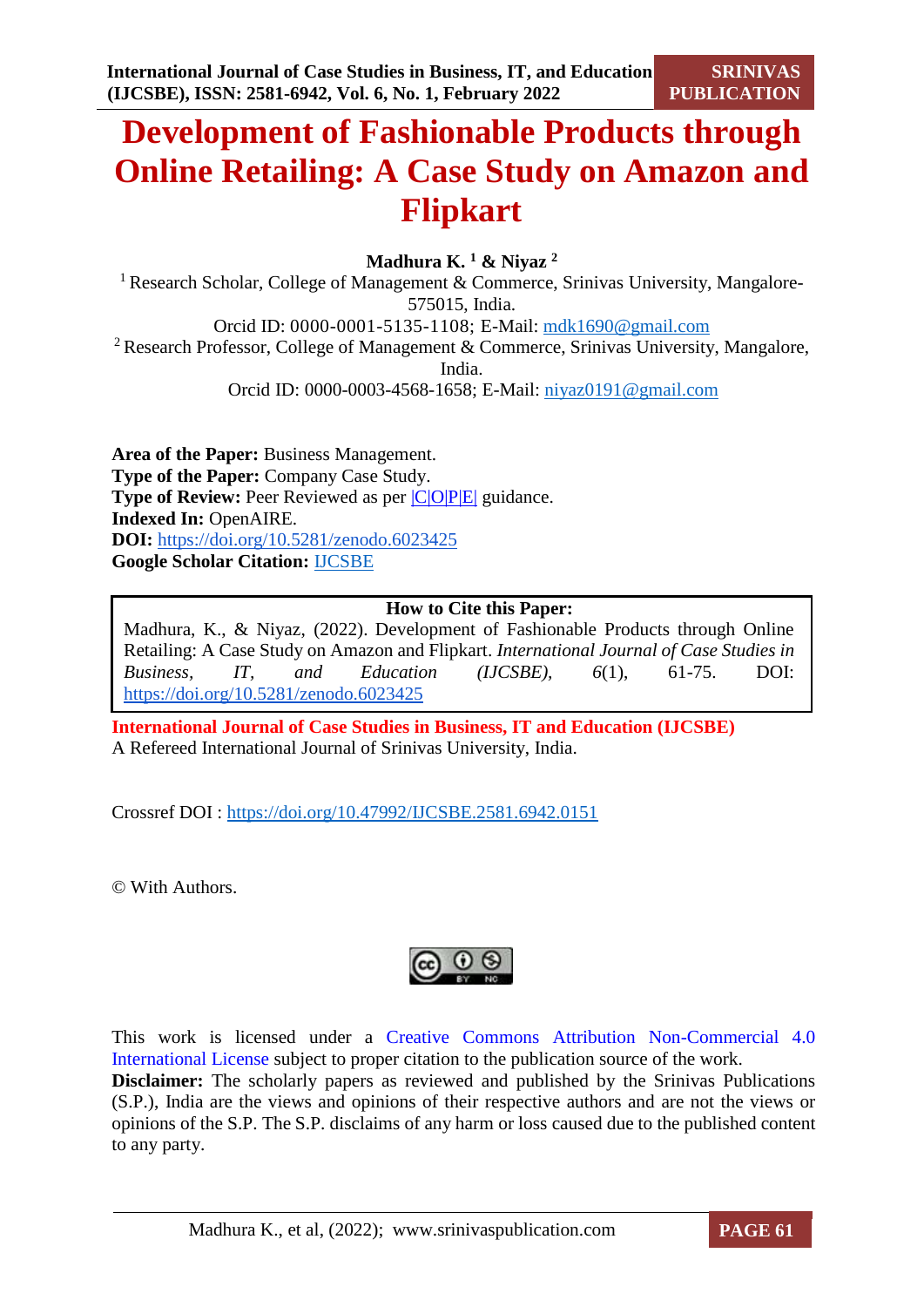# **Development of Fashionable Products through Online Retailing: A Case Study on Amazon and Flipkart**

**Madhura K. <sup>1</sup> & Niyaz <sup>2</sup>**

<sup>1</sup> Research Scholar, College of Management & Commerce, Srinivas University, Mangalore-575015, India.

Orcid ID: 0000-0001-5135-1108; E-Mail: [mdk1690@gmail.com](mailto:mdk1690@gmail.com)

<sup>2</sup> Research Professor, College of Management & Commerce, Srinivas University, Mangalore,

India.

Orcid ID: 0000-0003-4568-1658; E-Mail: [niyaz0191@gmail.com](mailto:niyaz0191@gmail.com)

# **ABSTRACT**

**Purpose:** *The internet has concise the world bringing global community to very close. It helps to communicate information in a cheaper, quicker, and simpler form. At present era, the internet enables fashion businesses to reach out to each and every corner of the world without making significant investments. Fashion companies might have their own website to promote and sell their products or they can also exhibit their products on e-commerce and social networking platforms, drawing a larger number of buyers. Fashion houses can use online media to sell their items all over the world at a low cost. The main purpose of this study is to see the development of fashion products through online retailing. The author mainly considered Amazon and Flipkart for the study.*

**Methodology:** *This qualitative research is based on secondary data. Secondary data is gathered from the research papers published in reputable journals, newspapers, articles. Financial information was collected from the annual reports of Amazon and Flipkart and also census reports.*

**Findings:** *The major findings of the study are: Male customer expressed a greater desire to purchase fashionable products, there is a healthy competition between both Amazon and Flipkart, Celebrities are being used by Amazon and Flipkart to promote their fashionable products, Flipkart's Recommendation module and Amazon's Stylist assist users to discover more and more fashion and other products similar to the ones they've looked at. It has one of the greatest conversions and contributes significantly to the company's revenue and units.*

**Practical Implication:** *This study will be helpful to know the different fashionable products offering by the Amazon and Flipkart companies and marketing channels using by these two companies to market their fashion products.* 

**Paper Type:** *Company Case Study*

**Keywords:** Fashionable Product, Fashion, Online Retailing, Online Retailing Channels, Amazon, Flipkart.

# **1. INTRODUCTION :**

Almost all organizations used traditional marketing strategies in previous decades, which means marketing that was not done online [1]. It includes Journals, direct mail, telecommunication and outdoor advertising (posters, banners, borders, etc.) will the business reach the ultimate consumers [2]. Because of globalization the traditional business system sluggishly shifted to online merchandising because of the preface of commerce and its benefits to its companies and to its consumers. In online merchandising, consumers can fluently and snappily reach a product without any problem and they can also partake an opinion by comparing with the affiliated products. The most common problem is the time people will spend shopping but online merchandising will wipe out this problem [3]. So, currently, online selling operation is essential to all types of business including the fashion industry as it can be used to negotiate numerous purposes extending from factual communication with consumers to increase in deals, brand recognition, and brand operation [4]. Digitalization is more in the fashion industry because it's a wide

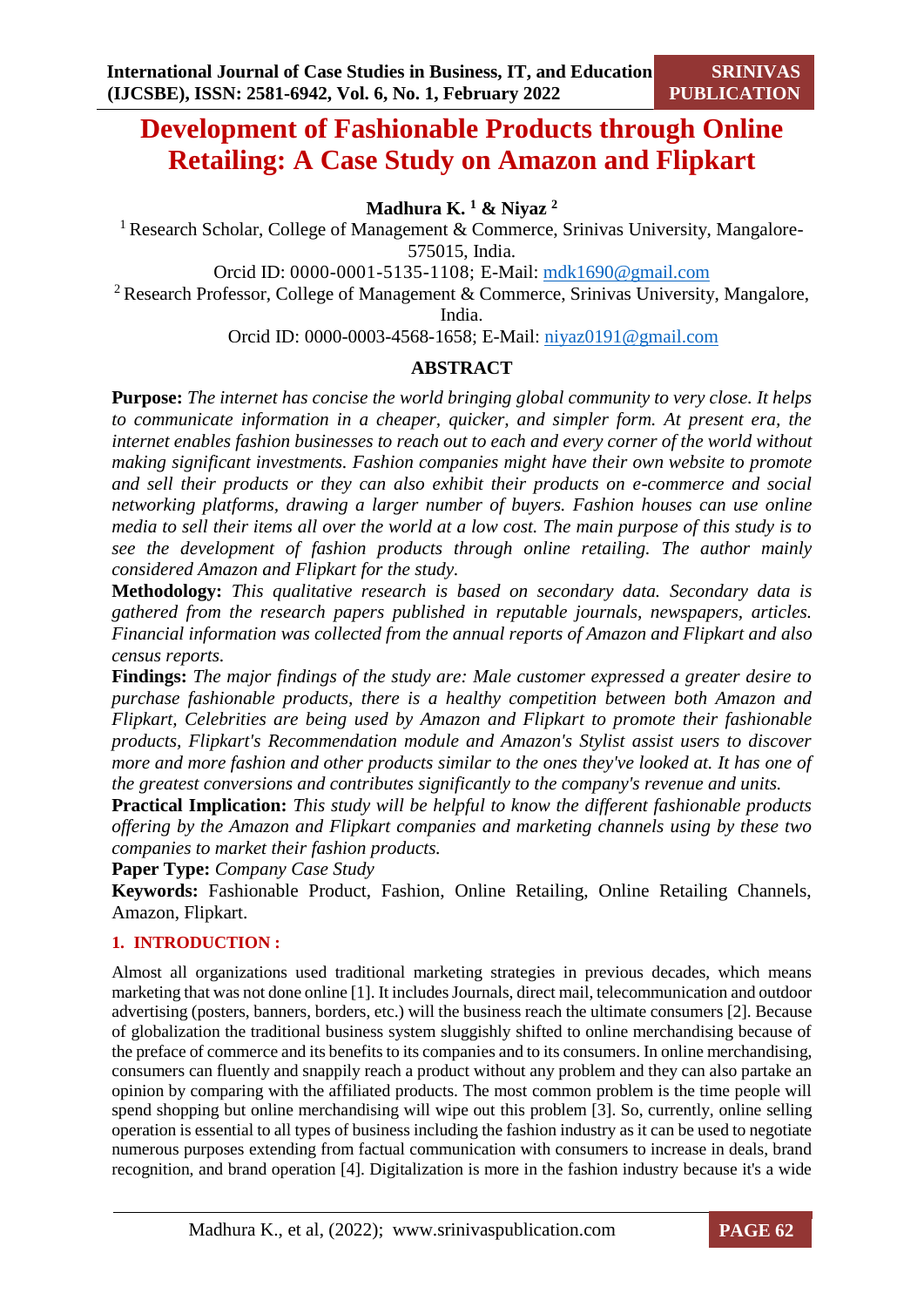and varied area that extends different kinds of products consumed by each and every person in the world at any point in time, wherever and whenever by using digital media [5]. Different types of digital media similar as Computers, Smartphones, Tablets, and other devices will help the companies to give demonstrations, to assay the consumer perception of the product, services handed by the companies, etc [6]. These kinds of information can be put in different ways similar to images, textbooks, robustness, art, and games [7]. By using colourful digital channels like emails, displays, social media, search machines, and mobile marketing are connected with the consumers by listening, responding to, and giving suggestions to their queries on a timely basis [8]. Numerous kinds of fashion products are introduced in the worldwide request and the companies are always facing a problem on selling it [9] and so as to ameliorate their marketing and competitiveness utmost of the companies are using celebrities as their brand ambassadors [10].

#### **2. REVIEW OF LITERATURE :**

For many businesses, digital shopping is becoming increasingly important. Several businesses, however, use e-commerce as extensively as the fashion industry. Online stores are being used by more customers than ever before to make fashion purchases. The profits generated by these individuals or companies have aided in the expansion of businesses and are now essential for their success. A SWOC analysis allows a fashion company or brand to understand how it compares against the competition. The analytical tool will also assist the shop in determining the position of its fashion products in the huge fashion market.

| Sl. No. | <b>Area</b>         | <b>Contribution</b>                                                                                                                                                                                                                                                                                                                                                                                                                                                                                                                                                                                              | <b>Authors</b>                                        |
|---------|---------------------|------------------------------------------------------------------------------------------------------------------------------------------------------------------------------------------------------------------------------------------------------------------------------------------------------------------------------------------------------------------------------------------------------------------------------------------------------------------------------------------------------------------------------------------------------------------------------------------------------------------|-------------------------------------------------------|
| 1.      | Fashion             | Fashion can be described as the styles in vogue with<br>respect to apparel and accessories and the trends which<br>the public wishes to follow either influenced by their<br>role models or by themselves for their convenience or<br>for better outlook and appreciation at any point of time.<br>The fashion industry is growing more and more with<br>the trends changing fast and meeting the needs of the<br>public in every sphere of life.                                                                                                                                                                | McKelvey<br>and<br>Munslow,<br>(2011)<br>$[11]$       |
| 2.      | <b>Fast Fashion</b> | The fashion system includes the components that play<br>a part in the fashion transition process. Some<br>components of fashion are inherent, such as the desire<br>for variety and novelty. There are also external factors<br>like Individual trendsetters, as well as changes in<br>lifestyles, all have an impact. The fashion industry's<br>distinct features can be defined by words like volatility,<br>mobility, diversity, and energy. The goal of this study<br>is to learn about the fundamentals of the fashion<br>business and design a supply chain model that is both<br>time and cost-effective. | Ciarniende<br>and<br>Vienazindiene,<br>(2014)<br>[12] |
| 3.      | Life Style          | The goal of this research was to identify prospective<br>lifestyle brands in India. People in India enjoy varied<br>lifestyle patterns because the country is a mix of<br>cultures, religions, castes, demographic areas, and so<br>on. For this reason, it wants to create a single lifestyle<br>brand for everyone, which includes a diverse range of<br>product categories such as clothes, accessories, and<br>footwear. Also, how these Indian lifestyle brands are<br>establishing a brand image among stakeholders.                                                                                       | Ganesh<br>and<br>Aithal<br>(2020)<br>$[13]$           |

**Table 1:** This table reviews the various literatures on fashion industry and online retailing.

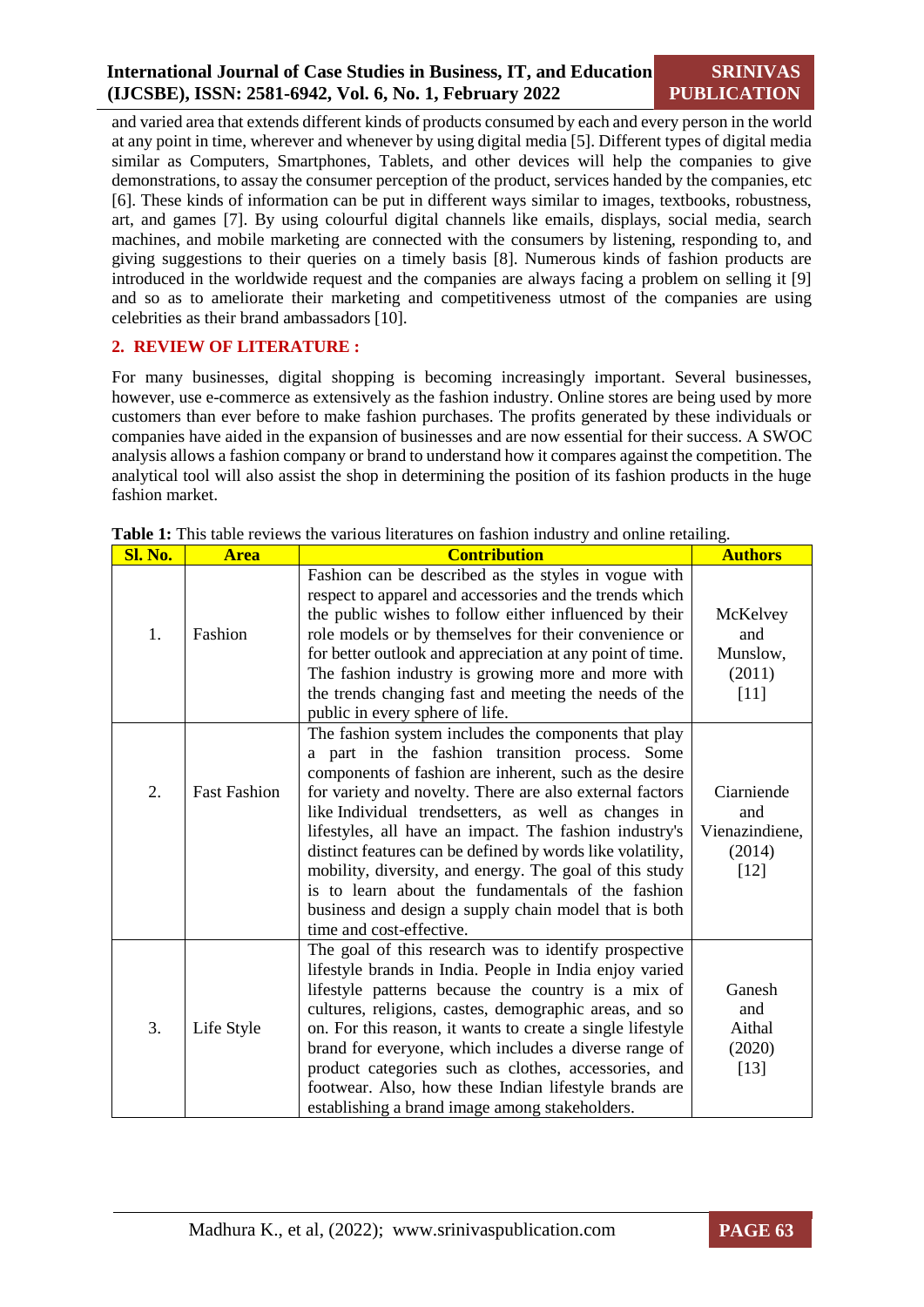| <b>International Journal of Case Studies in Business, IT, and Education</b><br>(IJCSBE), ISSN: 2581-6942, Vol. 6, No. 1, February 2022 | <b>SRINIVAS</b><br><b>PUBLICATION</b>                             |                                                                                                                                                                                                                                                                                                                                                                                                                                                                                                                                                                                                                                                                   |                                                         |
|----------------------------------------------------------------------------------------------------------------------------------------|-------------------------------------------------------------------|-------------------------------------------------------------------------------------------------------------------------------------------------------------------------------------------------------------------------------------------------------------------------------------------------------------------------------------------------------------------------------------------------------------------------------------------------------------------------------------------------------------------------------------------------------------------------------------------------------------------------------------------------------------------|---------------------------------------------------------|
| 4.                                                                                                                                     | Digital<br>Marketing                                              | Digital marketing is nothing but, the element of<br>marketing uses digital technology such as computers,<br>mobile phones, and other digital media (any media<br>encoded in machine-readable formats) to promote<br>products and services and increase customer knowledge<br>by meeting their demands.                                                                                                                                                                                                                                                                                                                                                            | Chaffey,<br>(2013)<br>$[14]$                            |
| 5.                                                                                                                                     | Digital<br>Marketing<br>Channels                                  | Digital marketing is a system based on the Internet that<br>can develop, accelerate, and transmit product value<br>from a producer to a consumer terminal, using digital<br>networks.                                                                                                                                                                                                                                                                                                                                                                                                                                                                             | Key,<br>(2017)<br>$[15]$                                |
| 6.                                                                                                                                     | Fashion<br>Retailing                                              | of interactive<br>digital technology is<br>The<br>state<br>continuously changing, and it has had a significant<br>impact on the way customers shop. This trend<br>emphasizes the importance of conducting research into<br>the most up-to-date interactive digital technology tools<br>used in the fashion retailing industry. The goal of this<br>research was to look at how fashion retailers are<br>incorporating new interactive digital technologies into<br>both online and offline retailing formats, as well as new<br>hybrid contexts, and how this is resulting in new<br>experiential quality that helps customers engage.                            | Colombi et al.,<br>(2018)<br>$[16]$                     |
| 7.                                                                                                                                     | Online<br>retailing of<br>fast fashion                            | The focuses of this article are on how soon fast fashion<br>can produce a product in a cost-effective manner so that<br>they may implement the essential online retailing<br>strategy to boost sales and develop a competitive<br>advantage through effective supply chain management.                                                                                                                                                                                                                                                                                                                                                                            | Zhenxiang,<br>W., & Lijie,<br>$Z_{.,}$ (2011)<br>$[17]$ |
| 8.                                                                                                                                     | Technological<br>advancement<br>in fashion<br>online<br>retailing | This study focuses on market penetration and how<br>technologies such as a) web 2.0 fashion product<br>viewing technology (video files, 2D image views,<br>close-up, angled views of the product, and so on) and<br>b) web 2.0 fashion product service technology<br>(recommendations, ratings, Wishlist's, hashtags, etc.)<br>c) Web 3.0 technology (metaverse technology,<br>augmented reality (AR), digital fitting rooms, virtual<br>catwalks, and so on) assists in the enhancement of<br>fashion products in online retailing platforms, as well<br>as the use of digital human measurements to create<br>customized styles and patterns for the consumers. | Idrees, S., et<br>al., (2020)<br>$[18]$                 |

Based on the above reviewed article it is clear that, without making a large investment, the internet allows businesses to reach a global audience. Fashion companies can keep a website up and running to promote and sell their products. Any fashion brand's official website serves as its digital identity on the internet (WWW). It aids in the promotion of the company and its products. Customers can also shop for fashion items on the site. Fashion firms can also display their products on e-commerce websites and social networking sites, drawing an increasing number of customers. Fashion houses can use online media to market their items all over the world at a low cost.

# **3. RESEARCH GAP :**

Many researchers have discovered a lot of challenges in the online retailing of fashion products. the companies in fashion industry needs to address these challenges to increase their sales therefore the emphasis of this paper is to study challenges and give recommendations of online retailing of Amazon and Flipkart and overcome those challenges.

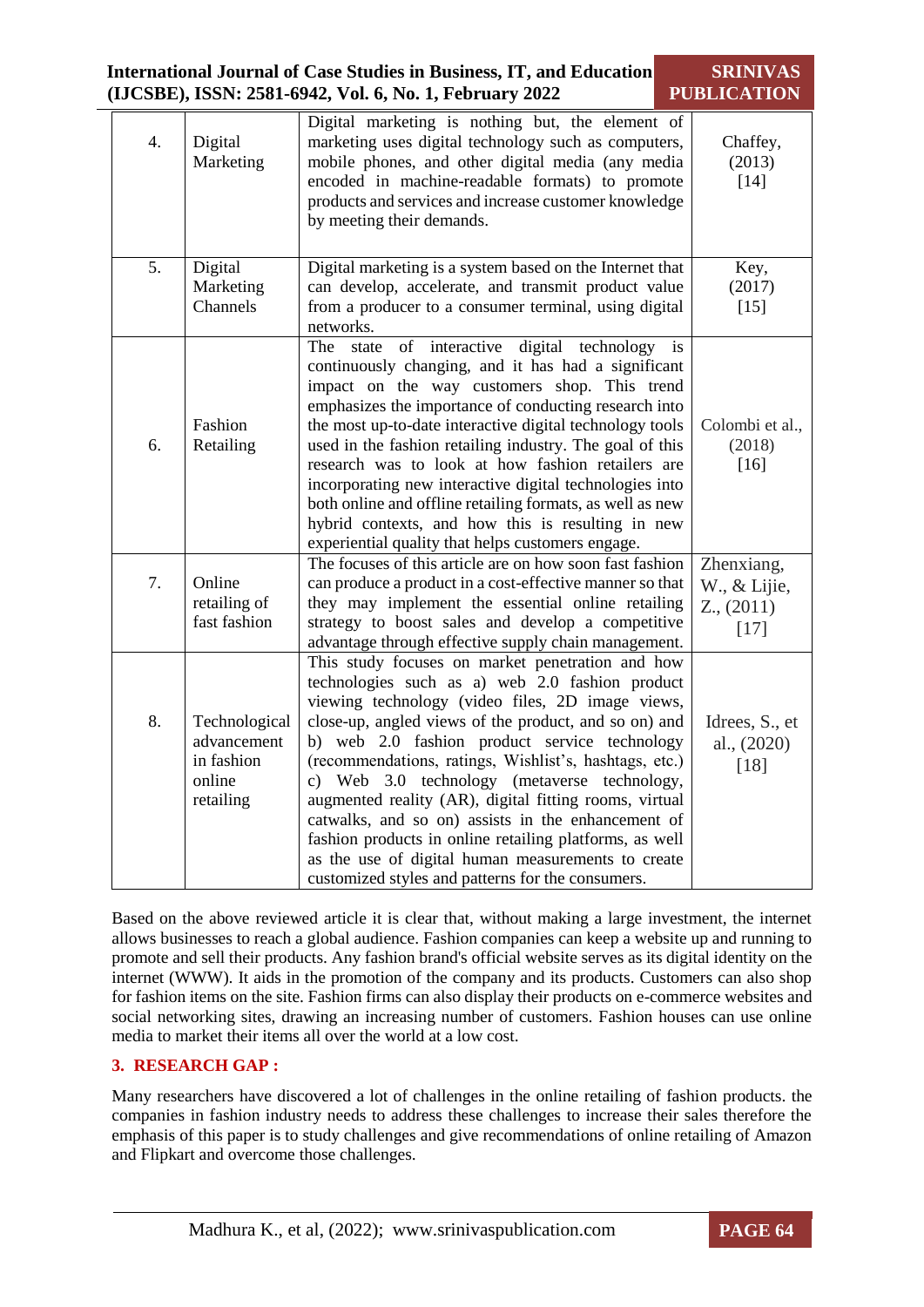#### **4. RESEARCH AGENDA :**

- Which are the fashion products offered by the company?
- What are the various marketing channels adopted by the company?
- How to analyse the company's Strength, Weakness, Opportunists and Challenges?
- What is the transaction processing system of the company?

#### **5. OBJECTIVE OF THE STUDY :**

- To explore the different online fashion products offered by the company.
- To find the online marketing channels of the company.
- To evaluate the company by SWOC analysis.
- To study the transaction processing system of the company.

#### **6. SCOPE OF THE STUDY :**

The study mainly concentrated on the development of fashion products through online retailing itself. Here, the scope of the study is limited to the online retailing systems and different fashionable product offerings through online mode and channels of online retailing in India.

#### **7. RESEARCH METHODOLOGY :**

This qualitative research is mainly based on secondary data. The necessary information which was required for the study was gathered through published books or journals, magazine papers, marketable reports, and factual web runners as its introductory resources. Financial information was collected from the annual reports of the companies as well as fashion-product-related information was directly obtained from the Amazon and Flipkart companies' official sites on the internet sites.

#### **8. COMPANY PROFILE :**

#### **Amazon:**

On July 5, 1994, Jeff Bezos founded Amazon as an American worldwide technology firm, Amezon.com. Inc. in the United States. It began with online book sales and soon expanded to software, clothes, furniture, food, electronics, video games, trinkets, and gemstones. It issued 3 million ordinary shares in an initial public offering (IPO) (equity shares). As of 2020, Amazon currently has 93.404 US dollars in equity shares, with institutions like Advisor Group Inc., Vanguard Group Inc., and BlackRock Inc. owning 59.48 percent [19]. The CEO, President, and Chairman of the Board of Amazon own 20% of the company's common stock. They started with "music and videos" in 1998, and then expanded to other areas. In addition, overseas operations began. Amazon began selling "clothing," as well as other items. It began its "Web Hosting Business" in 2002 and 2003, renting its platform to other websites such as Target.com and others. Amazon Prime' began operations in 2005 with free two-day shipping on all orders, but it currently has over 100 million members from all over the world [20]. In 2007, the electronic reading gadget 'Kindle' is released, allowing users to download books, articles, magazines, and newspaper items wirelessly. In 2008, it also acquired Audible, a company that produces audiobooks. In the audiobook market, audible has a 41 percent market share [21]. The shoe company 'Zappos. Com' was purchased in 2009 and offers free shipping and returns. In 2012, it purchased a 'Robotics' in its warehouse, and in 2014, it released the first smartphone on the market. In 2015, Amazon released its first virtual personal assistant, the 'Alexa' smartphone speaker. In 2017 it was started 'Whole Food', it also enters the food market [22]. Currently, there are 14,68,000 employees working around the world (as of September 2021). A9.com, Abe Books, Alexa Internet, Amazon Books, Amazon Fresh, Amazon Games, Amazon Lab 126, Amazon Logistics, Amazon Pharmacy, Amazon Publishing, Amazon Robotics, Amazon Studios, AWS, Audible, Digital Photography Review, Eero LLC, Good Readers, Graphics, Amazon Studios, AWS, Audible, Body Labs, Book Depository, ComiXology, PillPack, Ring, MGM Holdings, MGM Holdings, MGM Holdings, MGM Holdings, Twitch Interactive, Souq.com, and Whole Foods Market are the subsidiaries of Amazon.

#### **Flipkart:**

Flipkart is one of the big e-commerce companies established in October 2007 by Sachin Bansal and Binny Basal and incorporated in Singapore as Pvt Ltd Company. Initially started the business with

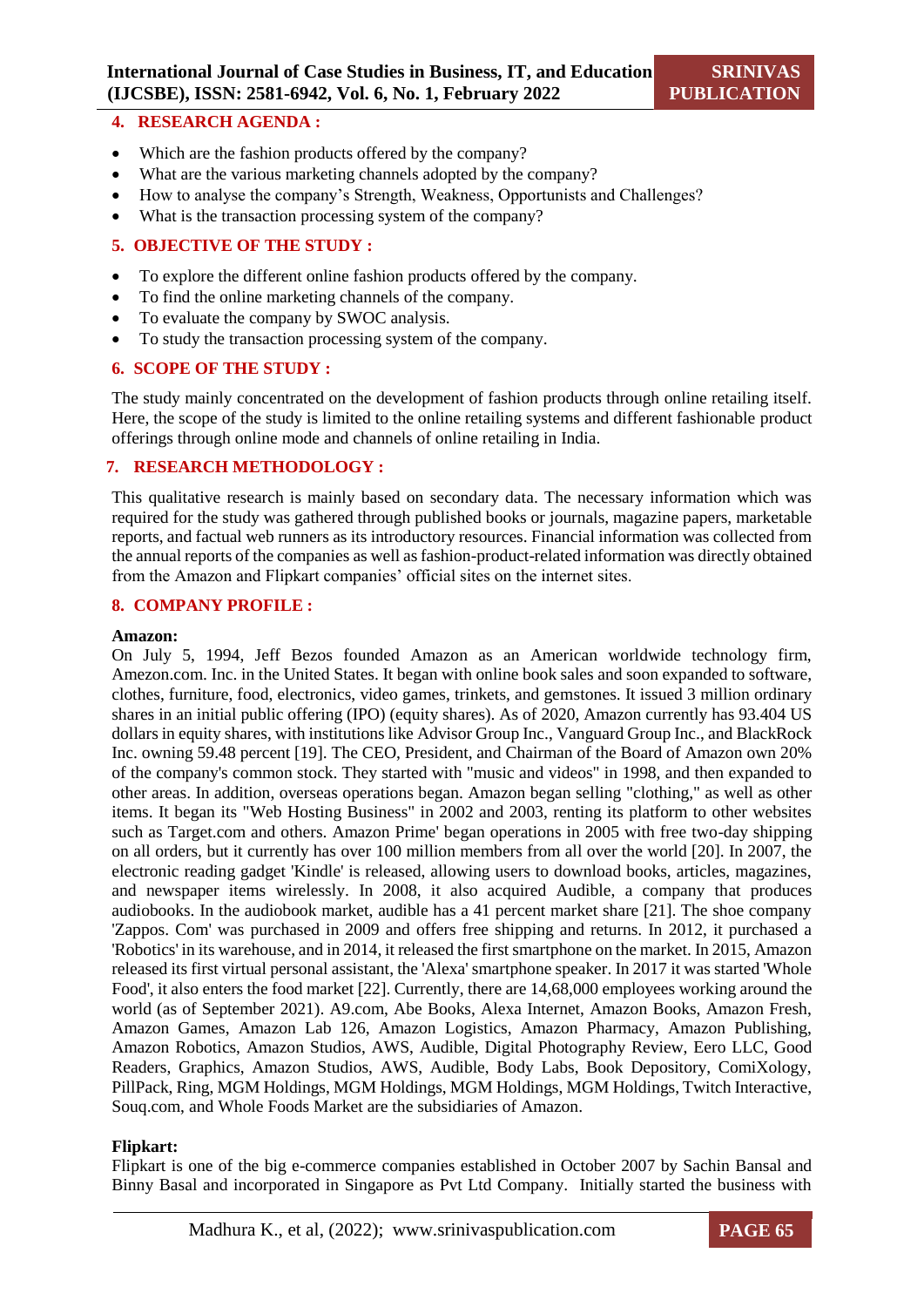sales of books through online, subsequently entered into sales of various consumer goods which includes, fashion, electronics, lifestyle products, house essentials, etc [23]. In the process, it has acquired many companies and partnerships (Myntra, Ekart, Jeeves, and Jabong.com). With the increase in demand for online shopping in the world, Flipkart has risen to the occasion and has become one of the biggest and most wanted marketing sites. Flipkart targets mainly the urban market with personalized offers, discounts, choices, and easy payment methods. Flipkart also has its own payment gateway service i.e., PhonePe [24].

In August 2018, US-based retail chain Walmart acquired 77% of the controlling stake in Flipkart for the US \$ 16 billion value Flipkart at around \$ 20 billion. Flipkart is bolstering its foundation in order to increase sales, particularly in India, by enabling faster deliveries, generating more job opportunities, expanding its warehouses, and taking other necessary steps to ensure e-shopping success [25].

# **9. FASHION PRODUCTS OF AMAZON AND FLIPKART :**

| <b>Classification</b>            |                                                                                                                                                                                                         |                                                     |  |
|----------------------------------|---------------------------------------------------------------------------------------------------------------------------------------------------------------------------------------------------------|-----------------------------------------------------|--|
| 1.<br><b>Clothing</b>            | Traditional wear<br>$\blacksquare$<br>(Sherwanis, Kurtas, Pyjamas, Sarees, Salwar, etc.)<br>Formal ware<br>(Shirts, Pants, gowns, etc.)<br>Spots ware<br>(Tracksuits, helmets, ski wears, shorts, etc.) | Men<br>Women<br>Kids                                |  |
| <b>Foot ware</b><br>2.           | Sneakers, Boots, Clogs, Crocs, Sandals, Slippers, Saddle shoes,<br>Loafers, Earth shoes, etc.                                                                                                           | Men<br>$\bullet$<br>Women<br>$\bullet$<br>Kids<br>٠ |  |
| <b>Accessories</b><br>3.         | Mask, Head Phones, Earphones, Cufflinks, Ties, Handbags,<br>Gloves, Hats, Belt, Suspenders, wallets, eyewear, Socks,<br>Stockings, Umbrellas, etc.                                                      | Men<br>Women<br>Kids<br>$\bullet$                   |  |
| <b>Makeup</b><br>4.              | Beauty products<br>٠<br>Hair products<br>Skincare products<br>٠<br>Perfumes<br>■<br>Nail paints<br>٠<br>Cologne<br>٠                                                                                    | Men<br>Women<br>Kids                                |  |
| 5.<br>Watches                    | Analog Watch, Digital Watch, Smart Watch, Dress Watch,<br>Quartz watch, Field Watch, Chronograph Watch, Swiss Watch,<br>Pilot Watch, Tactile Watch, Casual Watch, Luxury Watch, etc.                    | Men<br>$\bullet$<br>Women<br>$\bullet$<br>Kids      |  |
| 6.<br><b>Jewellery</b>           | Chains, Rings, Pendants, Bracelets, Necklace, Bangles, Anklets,<br>Chokers, Broach, etc.                                                                                                                | Men<br>$\bullet$<br>Women<br>Kids<br>$\bullet$      |  |
| <b>Bags</b> and<br>7.<br>Luggage | Handbags, Backpacks, Messenger Bags, Hobs and Shoulder<br>bags, Totes, Ethnic Bags, Party Bags, etc.                                                                                                    | Men<br>$\bullet$<br>Women<br>Kids<br>$\bullet$      |  |

**Table 2:** This table shows fashionable products offered by Amazon and Flipkart. **Product Products**

Source: Compiled by the researcher

# **10. ONLINE RETAILING CHANNELS OF AMAZON AND FLIPKART :**

The world has transformed into a Global village with the occurrence of information technology so that businesses can communicate very easily. In the modern era, because of competition, businesses are finding new ways to reach their customers in innovative ways. The more and more development of technologies and customer demand made the retailers adopt online retailing systems [26]. A fashion product is made available to interested individuals who can then purchase it online. It may help the

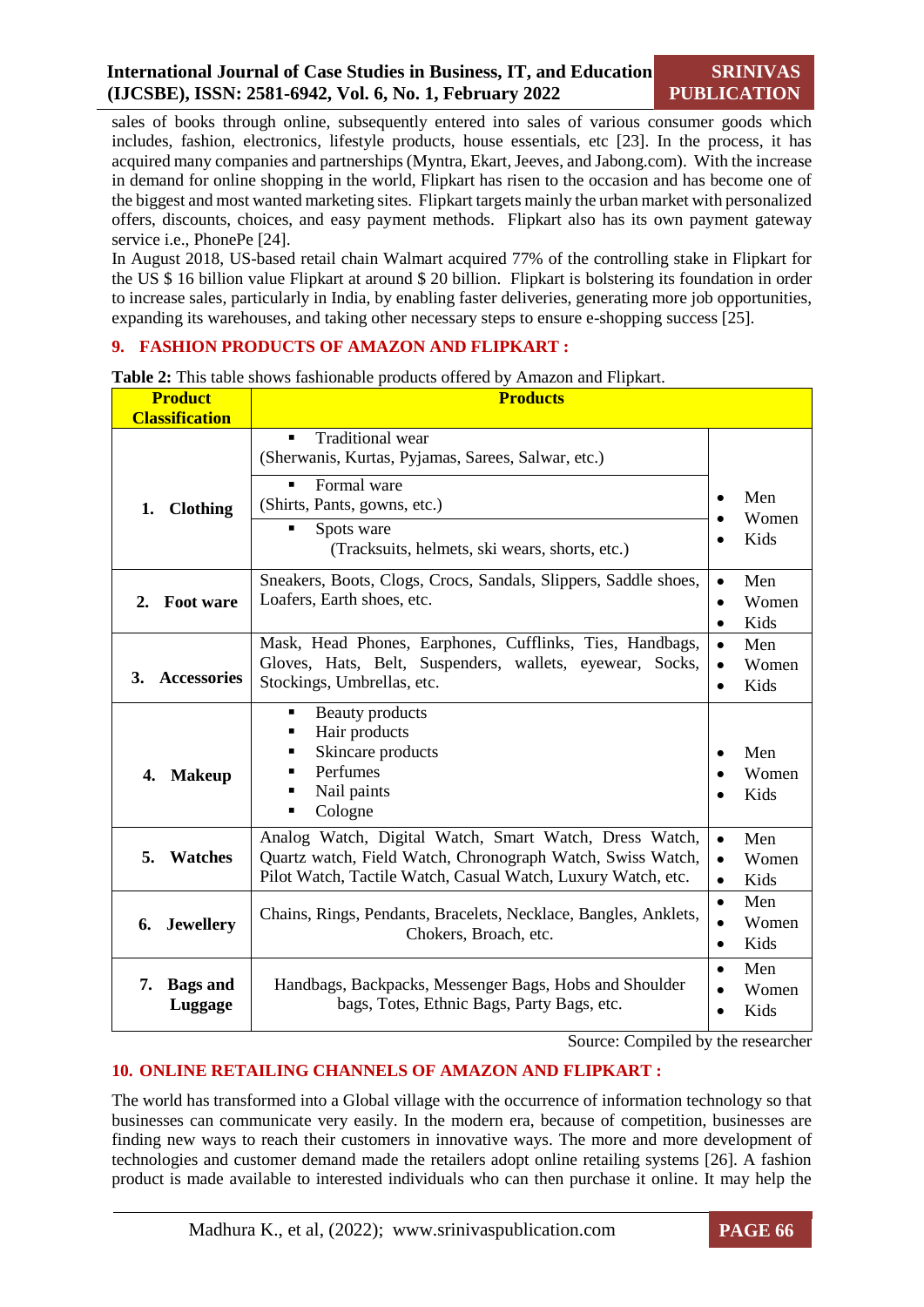company to increase fashion sales, improve brand awareness, and make the product more profitable. By making a fashion product available to those who are interested in it, it can enhance fashion brand recognition, increase revenue, and make its users into brand ambassadors. Therefore, online retailing is the best platform for businesses to sell their fashion products without much disruption. There are different kinds of online retailing channels that will directly reach their customers i.e.

#### **(1) E-mail Marketing:**

It is one kind of online retailing or direct marketing channel which will directly send the fashion brand information to their existing customers to promote their various types of fashion products, offers, and other services offered by the retailers [27]. Here, the retailers use Email Service Provide (EPS) to send marketing emails and this software handles all the marketing campaigns of fashion products. There are 3 objectives it is trying to fulfil i.e., the first objective is to bring up a good relationship among the business and its existing customers, Secondly, to acquire new customers or encourage the existing consumers to repurchase the fashion products [28]. And lastly, it creates fashion brand awareness as well as customer loyalty among the customers. Even though it is not a new technology still it is quite popular in now a day because it is less time consuming, it is accessible to all the age groups of people, extremely cost-effective, email can help to sort out the customers' queries very quickly, etc., benefits can enjoy by the retailers [29]. Fashion firms may use email marketing to get their latest fashions into their clients' heads, inboxes, and, eventually, their closets. Putting customers at the core of the business may sound cliché, but it is still something that separates the most successful brands. Great fashion brands, rather than functioning in silos, integrate their marketing activities to provide the greatest possible client experience. But these days, so many junk mails are available so there is a less chance to reach their target customers. If it reaches also there is a no assurance that the customers will open and it is a big task for them to segregate different emails. So, there is a possibility of deleting the emails [30].

#### **(2) Display Advertising:**

Display advertising is one of the visual marketing channels where it combines with the images, videos, animations, texts and these are connected with the Uniform resource locator (URL) links of the fashionable products to the website, through that customer can get all information about the products [31]. Visuals are important to all the fashion brands, but especially these brands that rely on visuals to attract and retain customers. If a retailer going to post fashion-related information that will be seen, whether it's an image or a video, it should have excellent quality and appeal to the eye. This type of advertisement mainly targets the online users in various configurations and that is placed in a publisher website in different ways like Pop-ups, leader boards, skyscrapers, motion pictures like flash videos, streaming videos, etc [32]. With the help of this, retailers are able to reach, numerous target groups, in a very short span of time and it conveys the fashion products content or message very effectively and efficiently. With help of the this, real-time updates can give to their targeted people, also send personalized or customized ads with continuous improvement [33].

#### **(3) Search Engine Marketing (SEM):**

The SEM is the most effective way to develop the fashion business in online retailing in the competitive world. Here, the retailers use paid advertisements that will appear in Search Engine Result Pages (SERPs). This type of marketing engages the promotion of fashion brands/ companies' websites by increasing their visibility in SERPs [34]. Here, the advertiser (retailer) fixes the price for keywords that users of services such as Bing, Google, etc. might enter when the customers looking for particular fashion products or services. It is also known as pay -per-click-adds. It may be small ads, text-based ads, visual-based ads on products and services [35]. The greater advantage of this marketing is, it creates an opportunity for the retailers to put their fashion ads in front of the customers who are ready to buy the fashion product at that particular point in time [36]. SEM may join with Search Engine Optimisation (SEO) to rewrite or adjust website content to achieve advancement in search engine pages. Both SEM and SEO can apply together to get excellent results [37].

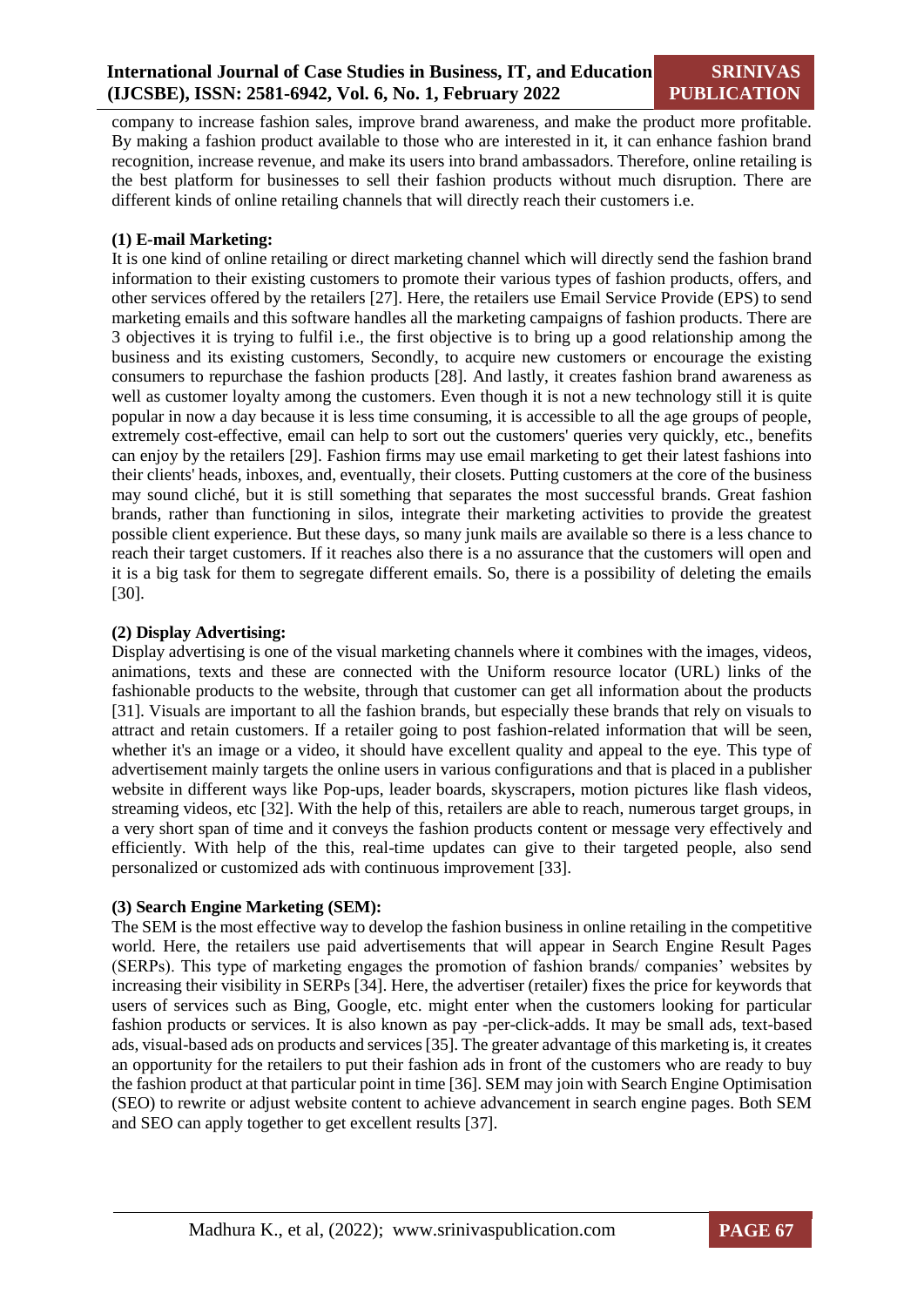#### **(4) Social Media Marketing:**

The term social media marketing simply refers to the use of social media platforms for the promotion of a company's products and services via the internet [38]. Social media has become an integral part of any fashion marketing strategy. Fashion is a very visual sector, so it appears that social media was created specifically for fashion firms [39]. The fashion business, in particular, is benefiting the most from social media; fashion marketers all over the world are figuring out new methods to use social media platforms to help them succeed and expand online Facebook, Instagram, and Pinterest, for example, are highly visual sites that make it simple to advertise your fashion brand. It may include text messages, videos, pictures, voice messages, opinions of the consumers about the product, reviews of the existing customers [40]. If the retailer using social media as their promotional tool means they have to plan for good marketing strategy like keyword search, content plan (that users can share the information with their family, friends, relatives, and others), observing the competitors, good brand image (with a unique environment, good voice, identity, etc.) [41]. The advantages of social media advertising cover a huge number of customers at once to a great extent and most of the customers will be influenced by it. These also help to build strong trust and loyalty among the consumers. The Pew research center America survey says that, out of 11 social media websites, Facebook comes at first with 36% of Americans able to get news regularly. [42].

#### **(5) Mobile Marketing:**

Mobile marketing is one of the digital marketing or online retailing technique engaged to reach their target audience with the help of smartphones, tablets, featured phones or any other devices [43]. Because of their instant transactions, cost-effectiveness, and ease of use, mobile or smartphones have become a vital communication tool for most customers throughout the world [44]. There are different types of mobile marketing strategies like social media marketing, Multi-Media Marketing through downloaded apps exercising with smartphone websites, pop-up notifications, in-game or in-app, SMS, scanning of QR code by via mobile devices are used by the retailer to reach as well as to hold their target population in the fashion industry [45].

#### **11. TRANSACTION PROCESSING SYSTEM OF ONLINE RETAILING :**

A Transaction Processing System (TPS), also known as a Transaction Processing Monitor, is a collection of data that processes data transactions in a database system and keeps track of transaction programs [46]. A transaction program's main function is to manage data that must be kept in a consistent state. The TPS is an important part of the Business Information System in online retailing, as it enables customers to make secure and quick transactions [47].

The following steps are followed in the transaction processing system:

- 1. **Registration***:* Customers must first register on the website before making a purchase of a product or service. The customer's email address, name, address, and other personal information are saved and protected on the website. The company takes safety measures to protect the consumer's "account" and "shopping cart".
- 2. **Placement of Oder:** When a customer like and wants to buy a product from the company's website, they should add them to their 'shopping basket.' This shopping cart records all of the things the consumer wishes to purchase, as well as the number of items or quantity desired for each. After that, the buyer can proceed to the payment stage.
- 3. **Payment:** Soon after placement of an order, each buyer must choose a payment method from the list provided on the website. Cheque payments, Net banking, debit or credit card payments, cash on delivery, and digital cash(e-wallets) are the most common payment alternatives offered by the company. With the help of high-level encryption, the personal and mainly the financial information (bank or card-related data) supplied by customers is given protection during payment.

#### **12. SWOC ANALYSIS OF AMAZON AND FLIPKART'S FASHION PRODUCTS :**

SWOC analysis is a strategic planning technique for investigating external and internal elements that influence a company's success and growth [48]. In other words, it is a method of evaluating a company's

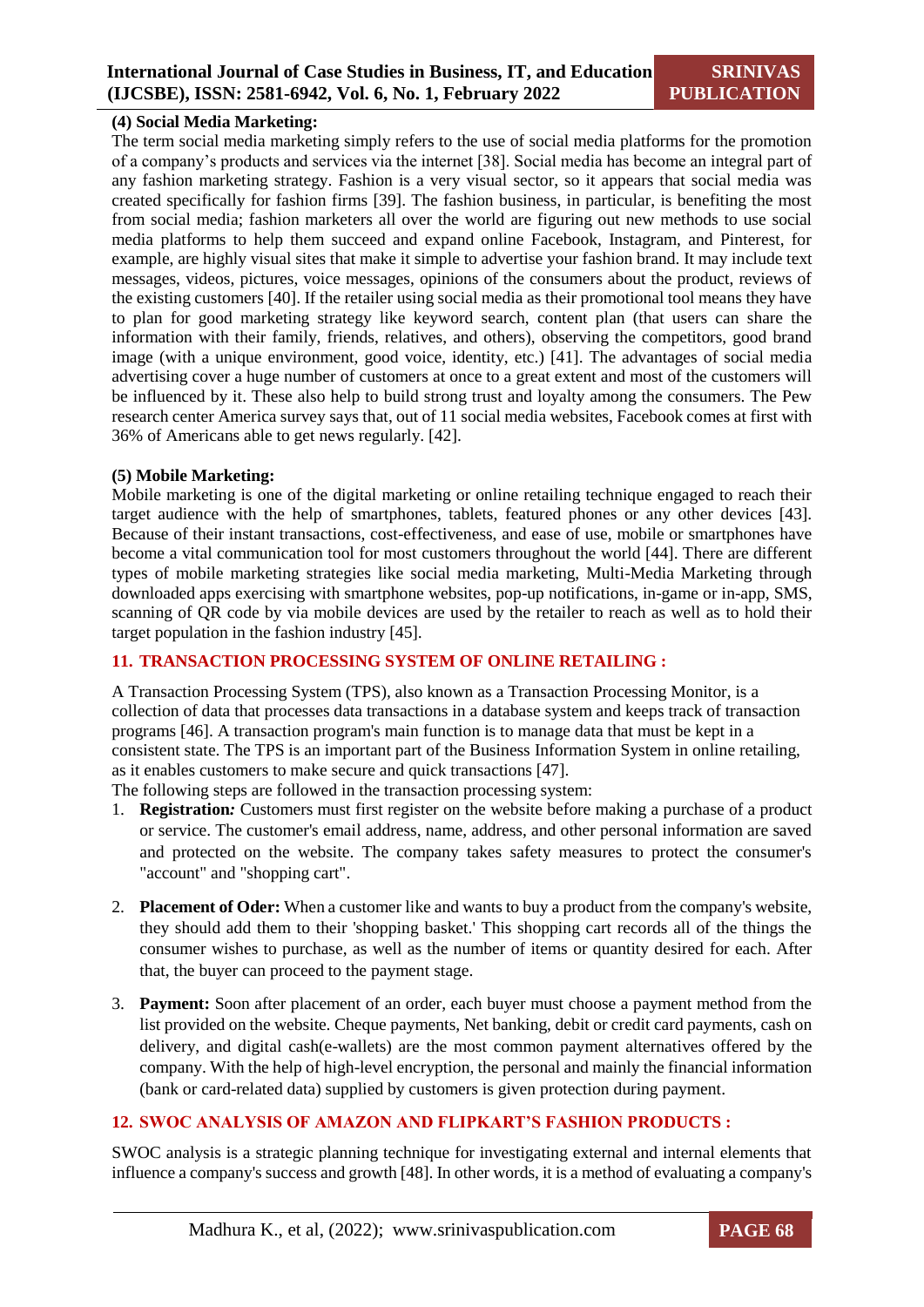strengths, weaknesses, opportunities, and challenges. It's commonly used at the outset of a strategic planning process to establish ideas about what's working, what needs to be improved, possibilities, and potential issues [49]. It is a suitable and effective technique to assess the present condition and uncover the business's comparative advantages as well as potential areas for improvement [50].

#### **Strengths**

Strengths are qualities that make it possible to accomplish the mission of an organization. They form the basis on which continuation and sustainability of success can be reached. Human skills, process capabilities, financial resources, products and services, consumer goodwill, and brand loyalty are examples of business strengths. Huge financial resources, a diverse product line, little debt, and dedicated personnel are all examples of internal capabilities.

#### **Weaknesses**

The factors that prevent us from accomplishing our mission and achieving our full potential are the company's weaknesses. They deteriorate influences on the success and growth of the organization. Weaknesses are the elements that do not meet the standards we feel they should meet.

#### **Opportunities**

The organization has opportunities based on the environment in which it operates. These occur when a business takes advantage of conditions in its environment to plan and execute strategies that will improve profitability. Making use of opportunities can help organizations gain competitive advantage. **Challenges**

When external conditions affect the organization's business stability and profitability, challenges to develop.

| <b>STRENGTH</b>                                                                                                                  | <b>WEAKNESS</b>                                                                                 |  |
|----------------------------------------------------------------------------------------------------------------------------------|-------------------------------------------------------------------------------------------------|--|
| 1. Fashionable products serve to boost<br>annual revenue of the company.                                                         | 1. Some of the fashionable products may<br>not be profitable.                                   |  |
| •2. The latest fashion trends and offers<br>attract a larger number of customers to the                                          | •2. The company spends a huge amount on<br>advertisement of fashionable products.               |  |
| company.<br>•3. Company can sell variety of fashion<br>brands under one roof                                                     | •3. Company extremely dependent on<br>distributors.                                             |  |
| •4. Fashionable products<br>easily<br>are                                                                                        | •4. Tax is very high on fashion products.                                                       |  |
| accessible via online platforms.                                                                                                 | <b>SWOC Analysis of</b><br><b>Amazon</b>                                                        |  |
| <b>OPPORTUNITIES</b>                                                                                                             | and Flipkart<br><b>CHALLENGES</b>                                                               |  |
| 1. Switching mind set of consumers on<br>fashion products and brands according to<br>the trend.                                  | 1. Increasing competition among similar<br>businesses.                                          |  |
| •2. Market Penetration                                                                                                           | •2. Bad ratings, reviews and comments are<br>the key challenges of the company.                 |  |
| •3. The company can use social media as<br>their promotional tool for fashion products,<br>brands, offers, discounts, and so on. | •3. The constant change in taste and<br>preferences of fashionable products among<br>customers. |  |
|                                                                                                                                  | •4. Inappropriate communication in the<br>company's supply chain.                               |  |

Source: Compiled by Researcher

**Fig. 1 :** SWOC Analysis of Amazon and Flipkart

Flipkart and Amazon are continually changing and extending their capabilities and products, including new promotional opportunities in the field of fashion. Because of the enormous volume of sales, the online holiday or festive season sale promises to be a test for all e-commerce enterprises. In the Indian

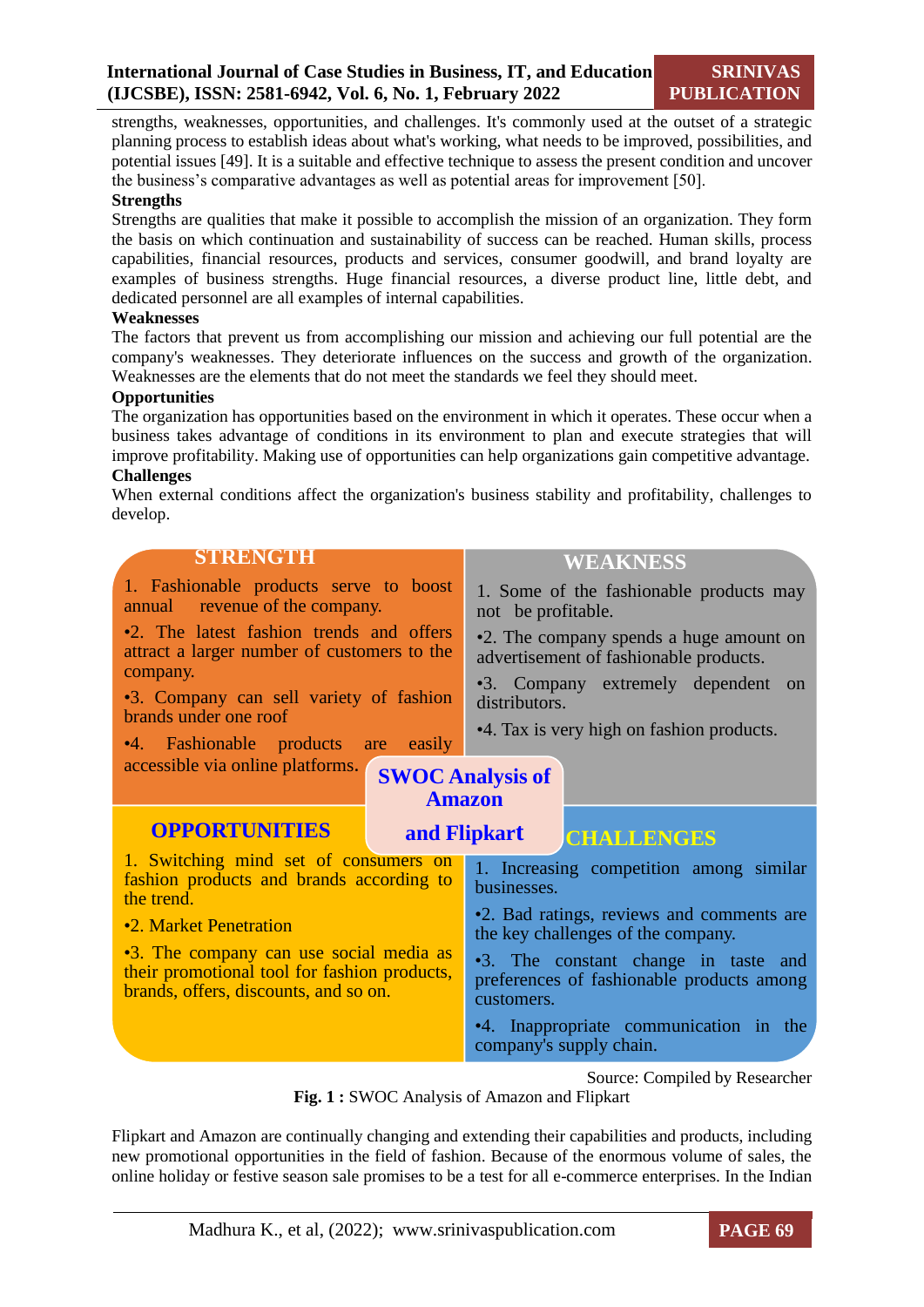e-commerce market, Flipkart and Amazon are in tight competition that too in the apparels, accessories, foot wares, cosmetics etc. While Flipkart is relying on cutting-edge technologies such as Artificial Intelligence and machine learning to improve its technologies and payments, but Amazon is constantly improving its logistics and Alexa. In India, Amazon opened its distribution centres all over the country to sell to reach more and more customers in the area of fashion products too. Flipkart is also planning to penetrate the smartphone retail market through digital marketing, social media, and its own website.

#### **13. DISCUSSION :**

As per Statista report published in the year 2020-21 regarding the online fashion industry, it was observed that the market value of the online fashion industry's worldwide share accounted for \$759.5 Billion with a growth rate of 7.2% p.a and it is also expected to be increased to \$1.0 Trillion in the year 2020-25. (It is also evident that marketing of fashion products through online channels was increased 22% in the year 2020-2021 compared to 14% in the year 2017 penetrate fashion market in the order Apparel (32.9%), Footwear (22.6%), and Bags & Accessories (15.7%) out of the global market share of fashion products. India is accounted for 4.2% (as per fiber2fashion) [51].

According to a Fashion e-commerce report by Unicommerce, in the financial year 2021, India's overall online fashion sector has grown up by 51%. As compared to the previous financial year of 2020, brand websites saw a 66% increase in order volume and a 77% increase in GMV in FY-2021. Strong order volume growth, along with stronger GMV growth, resulted in a 6% increase in average order value. In the case of websites comparison, marketplaces increased order volume by 45 % and gross merchandise volume by 33% in the financial year 2021, while average order value fell by 8% [52].

As India's largest e-commerce platform, Walmart- possessed Flipkart has gone toe-to-toe with Amazon. According to Forrester Research 2020, Flipkart will be India's biggest retailer, with a market share of 31.9 percent. Amazon India, on the other hand, is in second place with a market share of 31.2 percent [53].

In market segmentation of fashion products in India (both Amazon and Flipkart) the major share is grabbed by Apparel (52%) followed by Footwear (35%), Hand Bag (4%), and jewellery and Health & Beauty shared 3%. (Source: fashion-angel-news) [54].

In India, fashion e-commerce brands use social media to reach their customer by introducing The Great Indian Sale (Amazon) and Big Billion Days (Flipkart) through various offers and discounts.

According to consultancy firm Redner's e-commerce festive season research, India experienced its largest-ever festive sales in 2021, with brands posting a gross merchandise value (GMV) of \$9 billion against \$7.4 billion in 2020 that means 23% hike in the sales through online platforms. In the year of 2021 Flipkart acquired top market share with 64% and Amazon able to reach only 24% [55].

| <b>Marketing Channel</b>        | <b>Effectiveness of channel</b> | <b>Execution difficulty level</b> |
|---------------------------------|---------------------------------|-----------------------------------|
| <b>Website Marketing</b>        | 63%                             | 40%                               |
| <b>Email Marketing</b>          | 52%                             | 36%                               |
| Social Media Marketing          | 49%                             | 40%                               |
| <b>Organic Search Marketing</b> | 31%                             | 39%                               |
| Paid Source Marketing           | 29%                             | 30%                               |
| Mobile Marketing                | 28%                             | 34%                               |
| Display Adds Marketing          | 24%                             | 29%                               |

**Table 3:** Its shows what are marketing channels are effective in online retailing and the difficulties of execution of these marketing channels.

Source: Ascend2 [56]

As shown in the above digital marketing plans survey conducted by Ascend 2 and Research Partners in December 2016, website marketing was the most effective channel in online retail with 63 percent, but it was also the most difficult to implement in online retail market. It was followed by email and social media in second and third place, respectively, but other channels such as organic search, paid source promotions, mobiles, and display ads had no effect on consumers and the market [56].

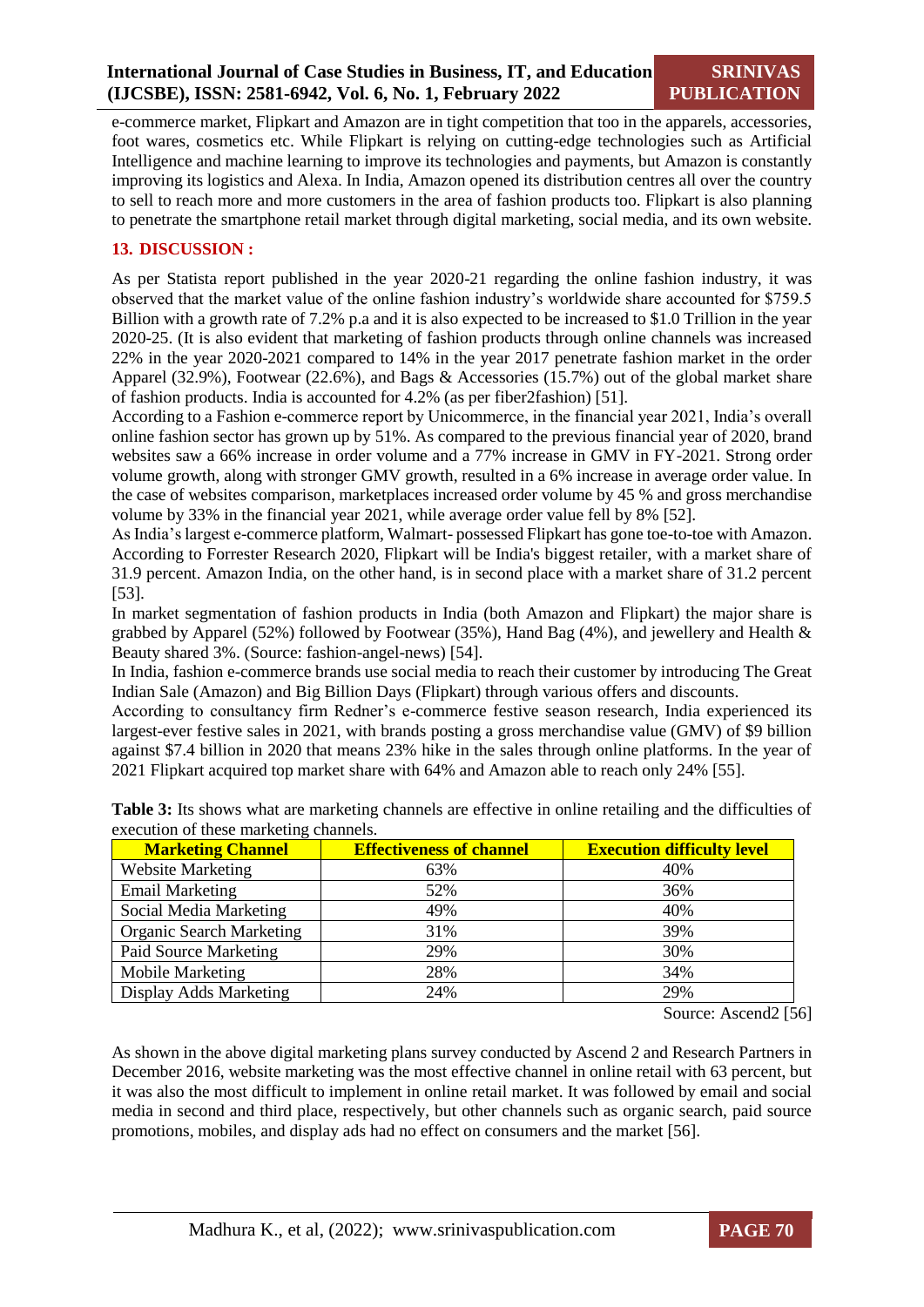#### **14. FINDINGS :**

- 1. Men expressed a greater desire to purchase more cloths than women [57].
- 2. Flipkart is attempting to take the top spot, but Amazon is putting up a strong fight.
- 3. People of all ages are interested in the offers made by the companies.
- 4. Both companies spend a lot of money on advertising [58].
- 5. In Amazon and Flipkart, Fashion has established itself in a significant place, with rapid growth during the pandemic. Because there is a reluctance to go to regular shopping locations, internet shopping has become an important aspect of the new normal for fashion.
- 6. During the offer period, the website remains more active.
- 7. To sell fashion and other products, online retailers will not need expensive e-Commerce websites or mobile apps. A retailer can start selling anything by registering as a seller on Amazon and Flipkart.
- 8. A trader is fashion retailer or other retailers to get registered under GST to be able to sell on Amazon and Flipkart.
- 9. Celebrities are being used by Amazon and Flipkart to promote their fashionable products.
- 10. Flipkart's Recommendation module and Amazon's Stylist assist users to discover more and more fashion and other products similar to the ones they've looked at.

#### **15. RECOMMENDATIONS :**

- 1. Companies needs to conduct more and more fashion products shopping events that will helps to attract a greater number of customers and also to create a good brand image of products.
- 2. The companies must adhere to all sales policies and refrain from engaging in unethical business practices such as delivery or shipping of empty boxes to customers, selling counterfeit items, etc.
- 3. In digital era, images are the only way for a buyer to obtain a sense of the genuine product, making them a crucial component of online selling. The company's products, especially fashion-related photos, should be in high-resolution, with every detail evident. Because what looks nice sells more, make sure your product photographs are well-photographed to pique buyer interest.
- 4. Both the companies should concentrate on Recommendation modules/ Stylist assist because it is one of the greatest conversions and contributes significantly to the company's revenue and units.
- 5. Companies need to keep greater product stock on hand during Festive sessions and year-end sales.

# **16. CONCLUSION :**

This study is mainly concerned with fashion products offered by Flipkart and Amazon and the marketing channels used by them in India through online retailing platform. In the present scenario, the companies have found out different ways to reach many numbers of people. Despite being an international firm, it has developed a profound understanding of Indians and deepened its Indian traditions. Despite the fact that it is a new company, Amazon is giving Flipkart acute competition. Although it will take some time, they will undoubtedly be successful in the Indian e-commerce market.

# **REFERENCES :**

- [1] Oyan, R.C. D. (2010). An App on The Behavior of Consumers in Small Settlements to Buy Products Online. Journal of Nigde University Faculty of Economics and Administrative Sciences, *3*(1), 98-115. [Google Scholar](https://scholar.google.com/scholar?hl=en&as_sdt=0%2C5&q=Oyan%2C+R.C.+D.+%282010%29&btnG=)<sup> $x$ </sup>
- [2] Srinivasan, S., Rutz, O. J., & Pauwels, K. (2016). Paths to and off purchase: quantifying the impact of traditional marketing and online consumer activity. *Journal of the Academy of Marketing Science*, *44*(4), 440-453. [Google Scholar](https://link.springer.com/article/10.1007%2Fs11747-015-0431-z) ×
- [3] Efendioglu, Y. D. (2016). Travel from traditional marketing to digital marketing. *Global Journal of Management and Business Research: E*, *8*. *16*(2), 35-40. [Google Scholar](https://d1wqtxts1xzle7.cloudfront.net/51703160/2049-2028-1-PB-with-cover-page-v2.pdf?Expires=1639923370&Signature=XC1XGU6q0izmBzETDIYHwp1YyEwbCQMD2qcLWfSDNjrZvUh9BXL0ugJe4PHUzKhAiRMgI0kMr1R7ydnW2b0GBTeABfy-SBW5dGjWvIzZk4~FsaEn7vfl1P5~e4qnnPmo5CmMhlsx3IiHp65FkSEHmUbKHFNIivQBYOj675bd0TonyQQkoWuRiwOFxgPUdJp8ge7FZzXa5wgDabpeEHJMnsojh4CEs1kt7gv0AqhdvrfOzQD9XCWMA4fXq8wpRkASToCE7LJy4IEjHXJSq2kqxn~EbtVm8z-QYrVbMHgjNYUukPIMoNImgWEngU0qMI4zx5Kc44diEcqe6H3a7Yn1sA__&Key-Pair-Id=APKAJLOHF5GGSLRBV4ZA)<sup> $\lambda$ </sup>

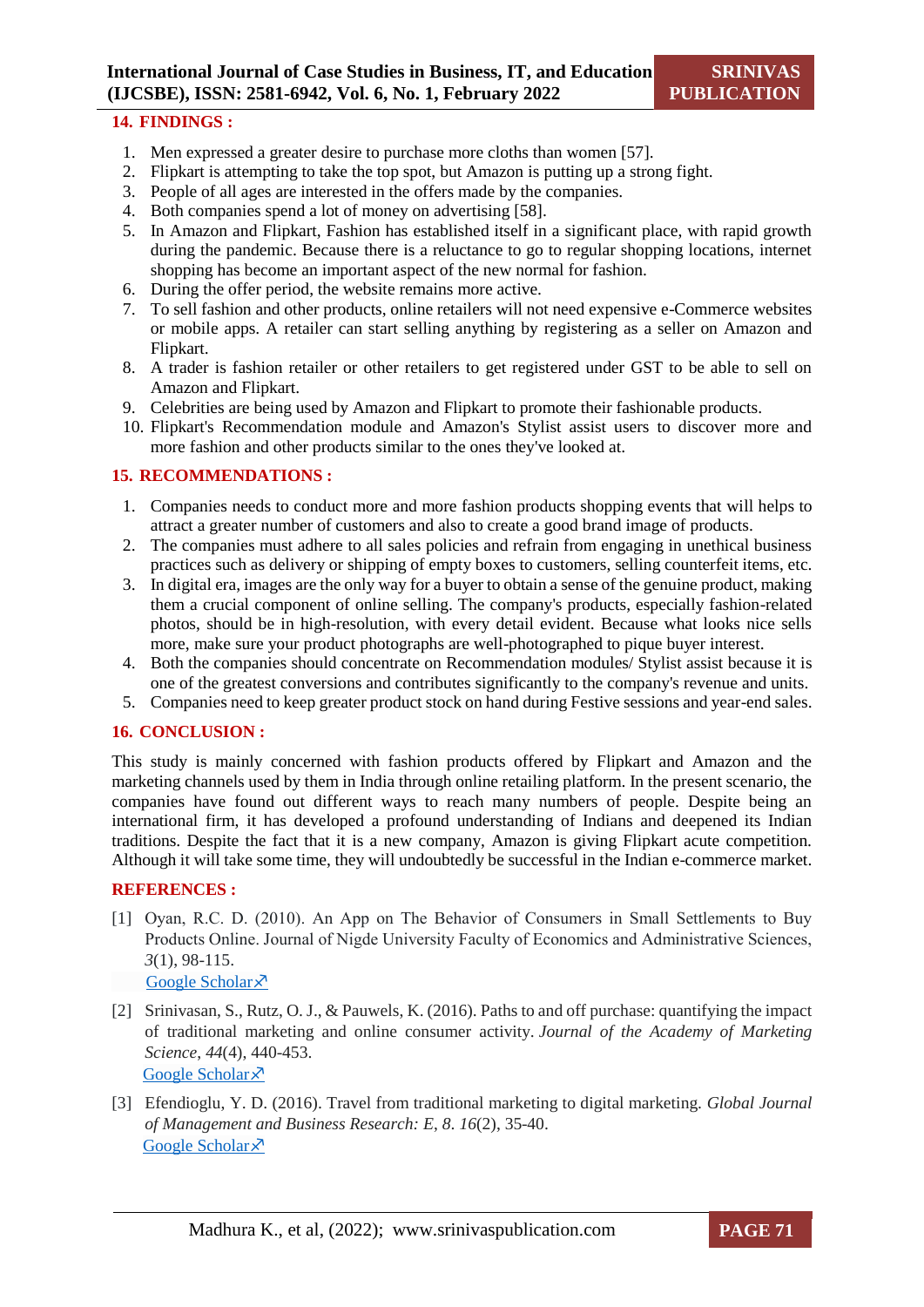- [4] Bruce, M., & Daly, L. (2010). Innovative Process in E-Commerce Fashion Supply Chains. *International Handbooks on Information Systems, 10*(3), 227-242. [Google Scholar](https://link.springer.com/chapter/10.1007%2F978-3-642-04313-0_11) ×
- [5] Hsiao, S. H., Wang, Y. Y., Wang, T., & Kao, T. W. (2020). How social media shapes the fashion industry: The spill over effects between private labels and national brands. *Industrial Marketing Management*, *86*(5), 40-51. [Google Scholar](https://www.sciencedirect.com/science/article/abs/pii/S0019850118304425?via%3Dihub) ×
- [6] Sammansu, J. M., & Tantuway, M. R. (2020). Influence Of Social Media On Women Buying Behavior Towards Fashion Products From Online Stores. *Sambodhi, 44* (1)(III),101-107. [Google Scholar](https://scholar.google.com/scholar?hl=en&as_sdt=0%2C5&q=Influence+of+social+media+on+women+buying+behavior+towards+fashion+products+from+online+stores&btnG=) ×
- [7] Hirst, A. L. A. N., & Omar, O. E. (2007). Assessing women's apparel shopping behaviour on the internet. *The Journal of Retail Marketing Management Research*, *1*(1), 32-40. [Google Scholar](https://uhra.herts.ac.uk/handle/2299/745) ×
- [8] Wolny, J., & Mueller, C. (2013). Analysis of fashion consumers' motives to engage in electronic word-of-mouth communication through social media platforms. *Journal of marketing management*, *29*(5), 562-583. [Google Scholar](https://www.tandfonline.com/doi/abs/10.1080/0267257X.2013.778324) ×
- [9] Karthik, T., & Gopalakrishnan, D. (2014). Environmental analysis of textile value chain: an overview. *Roadmap to sustainable textiles and clothing*, *3*(6), 153-188. [Google Scholar](https://www.tandfonline.com/doi/abs/10.1080/0267257X.2013.778324) ×
- [10] Jørgensen, M. S., & Jensen, C. L. (2012). The shaping of environmental impacts from Danish production and consumption of clothing. *Ecological Economics*, *83*(5), 164-173. [Google Scholar](https://www.sciencedirect.com/science/article/abs/pii/S0921800912001322?via%3Dihub) ×
- [11] McKelvey, K., & Munslow, J. (2011). *Fashion design: process, innovation and practice*. John Wiley & Sons. 1(1),10-11. [Google Scholar](https://books.google.co.in/books?hl=en&lr=&id=pddrfrTQegIC&oi=fnd&pg=PT6&dq=Fashion+design:+process,+innovation+and+practice&ots=RLLJ-SnYKc&sig=DHFIGW99vRbrrUWqJj15Cti-tEY&redir_esc=y#v=onepage&q=Fashion%20design%3A%20process%2C%20innovation%20and%20practice&f=false) ×
- [12] Ciarniene, R., & Vienazindiene, M. (2014). Management of contemporary fashion industry: characteristics and challenges. *Procedia-Social and Behavioral Sciences*, *156*(10), 63-68. [Google Scholar](https://www.sciencedirect.com/science/article/pii/S1877042814059400?via%3Dihub) ×
- [13] HR, G., & Aithal, P. S. (2020). Measuring the True Potential of Lifestyle Brands in India: A Firm-Level Scale for Existing and Potential Investors-(FL-LBSi). *International Journal of Applied Engineering and Management Letters (IJAEML)*, *4*(1), 279-302. [Google Scholar](https://papers.ssrn.com/sol3/papers.cfm?abstract_id=3641790) ×
- [14] Chaffey, D., & Bosomworth, D. (2013). Digital marketing strategy planning template. *Smart Insights*, *2*(6), 1-14. [Google Scholar](https://images.template.net/wp-content/uploads/2016/06/27115818/Digital-Marketing-Strategy-Template.pdf) ×
- [15] Key, T. M. (2017). Domains of digital marketing channels in the sharing economy. *Journal of Marketing Channels*, *24*(1), 27-38. [Google Scholar](https://www.tandfonline.com/doi/full/10.1080/1046669X.2017.1346977) ×
- [16] Colombi, C., Kim, P., & Wyatt, N. (2018). Fashion retailing" tech-gagement": engagement fueled by new technology. *Research Journal of Textile and Apparel*, *22*(4), 390-406. [Google Scholar](https://www.emerald.com/insight/content/doi/10.1108/RJTA-03-2018-0019/full/html) ×
- [17] Zhenxiang, W., & Lijie, Z. (2011). Case study of online retailing fast fashion industry. *International Journal of e-Education, e-Business, e-Management and e-Learning*, *1*(3), 195. [Google Scholar](https://scholar.google.com/scholar?hl=en&as_sdt=0%2C5&q=Case+study+of+online+retailing+fast+fashion+industry&btnG=) ×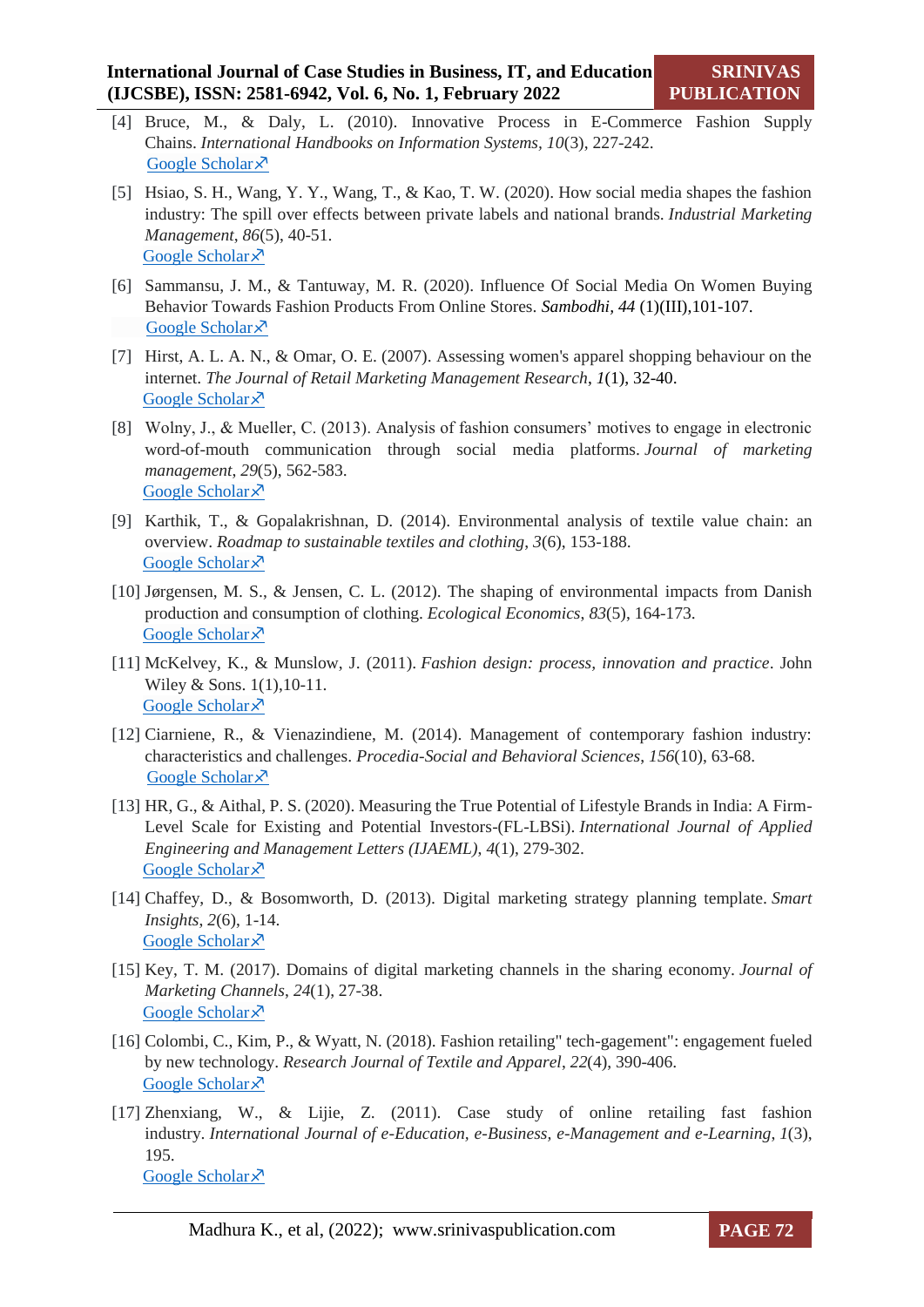- [18] Idrees, S., Vignali, G., & Gill, S. (2020). Technological Advancement in Fashion Online Retailing: A Comparative Study of Pakistan and UK Fashion E-Commerce. *International Journal of Economics and Management Engineering*, *14*(4), 318-333. [Google Scholar](https://scholar.google.com/scholar?hl=en&as_sdt=0%2C5&q=Technological+Advancement+in+Fashion+Online+Retailing%3A+A+Comparative+Study+of+Pakistan+and+UK+Fashion+E-Commerce&btnG=) ×
- [19] Althafairi, B., Alhoumaida, N., Saxena, M., & Almsri, Z. (2019). Case study-AMAZON. *Journal of the Community Development in Asia (JCDA)*, *2*(2), 1-8. [Crossref](https://doi.org/10.32535/jcda.v2i2.517)<sup>x</sup>
- [20] Yadav, N., & Sagar, M. (2018). Amazon India's "Apni Dukaan": branding strategy. *Emerald Emerging Markets Case Studies*, *8*(3), 1-7. [Google Scholar](https://www.emerald.com/insight/content/doi/10.1108/EEMCS-09-2017-0230/full/html) ×
- [21] Ritala, P., Golnam, A., & Wegmann, A. (2014). Coopetition-based business models: The case of Amazon.com. *Industrial marketing management*, *43*(2), 236-249. [Google Scholar](https://www.sciencedirect.com/science/article/abs/pii/S0019850113002150?via%3Dihub) ×
- [22] Ahmad, N., Salman, A., & Ashiq, R. (2015). The impact of social media on fashion industry: Empirical investigation from Karachiites. *Journal of resources development and management*, *7*(1), 1-8*.* [Google Scholar](https://deliverypdf.ssrn.com/delivery.php?ID=674066092020081071121000005081016101038046007020059034127066091110126098099074029028056033058006042055014025027105115119091097053082054001060121113079002101102067006061053066087028067081072020125011070025065030114074000031069126084064015102097077024104&EXT=pdf&INDEX=TRUE) ×
- [23] Sudhakar, K. F., & Syed, H. (2016). A comparative study between Flipkart and Amazon India. *Anveshana's International Journal of Research in Regional Studies, Law, Social Sciences, Journalism and management practices*, *1*(3), 108-117. [Google Scholar](https://scholar.google.com/scholar?hl=en&as_sdt=0%2C5&q=A+comparative+study+between+Flipkart+and+Amazon+India&btnG=) ×
- [24] Prasad, C. S. D., & Rao, S. S. (2015). Competition in the Indian e-commerce sector: The case of Flipkart. *Gavesana Journal of Management*, *7*(2), 22. [Google Scholar](https://scholar.google.com/scholar?hl=en&as_sdt=0%2C5&q=Competition+in+the+Indian+e-commerce+sector%3A+The+case+of+Flipkart&btnG=) ×
- [25] Bhadange, S. P. (2013). E–commerce revolution in India: A case of flipkart. *ZENITH International Journal of Business Economics & Management Research*, *3*(11), 175-178. [Google Scholar](https://scholar.google.com/scholar?hl=en&as_sdt=0%2C5&q=%29.+E%E2%80%93commerce+revolution+in+India%3A+A+case+of+flipkart&btnG=) $\lambda$
- [26] Dey, S., & Ghose, D. (2020). E–Retailing & its associated paradigms: A study in India. *The International journal of analytical and experimental modal analysis*. *3*(1), 2511-2528. [Google Scholar](http://ijaema.com/gallery/287-january-3193.pdf) ×
- [27] [Hartemo, M.](https://www.emerald.com/insight/search?q=Mari%20Hartemo) (2016). Email marketing in the era of the empowered consumer. *[Journal of Research](https://www.emerald.com/insight/publication/issn/2040-7122)  [in Interactive Marketing](https://www.emerald.com/insight/publication/issn/2040-7122)*, *10*(3), 212-230. [Google Scholar](https://www.emerald.com/insight/content/doi/10.1108/JRIM-06-2015-0040/full/html)  $\lambda$
- [28] Sahni, N. S., Wheeler, S. C., & Chintagunta, P. (2018). Personalization in email marketing: The role of noninformative advertising content. *Marketing Science*, *37*(2), 236-258. [Google Scholar](https://pubsonline.informs.org/doi/abs/10.1287/mksc.2017.1066) ×
- [29] Zhang, X., Kumar, V., & Cosguner, K. (2017). Dynamically managing a profitable email marketing program. *Journal of marketing research*, *54*(6), 851-866. [Google Scholar](https://journals.sagepub.com/doi/10.1509/jmr.16.0210) ×
- [30] Reimers, V., Chao, C. W., & Gorman, S. (2016). Permission email marketing and its influence on online shopping. *Asia Pacific Journal of Marketing and Logistics*, *28*(2), 308-322. [Google Scholar](https://research.monash.edu/en/publications/permission-email-marketing-and-its-influence-on-online-shopping)<sup> $\lambda$ </sup>
- [31] Goldfarb, A., & Tucker, C. (2011). Online display advertising: Targeting and obtrusiveness. *Marketing Science*, *30*(3), 389-404. [Google Scholar](https://pubsonline.informs.org/doi/abs/10.1287/mksc.1100.0583) ×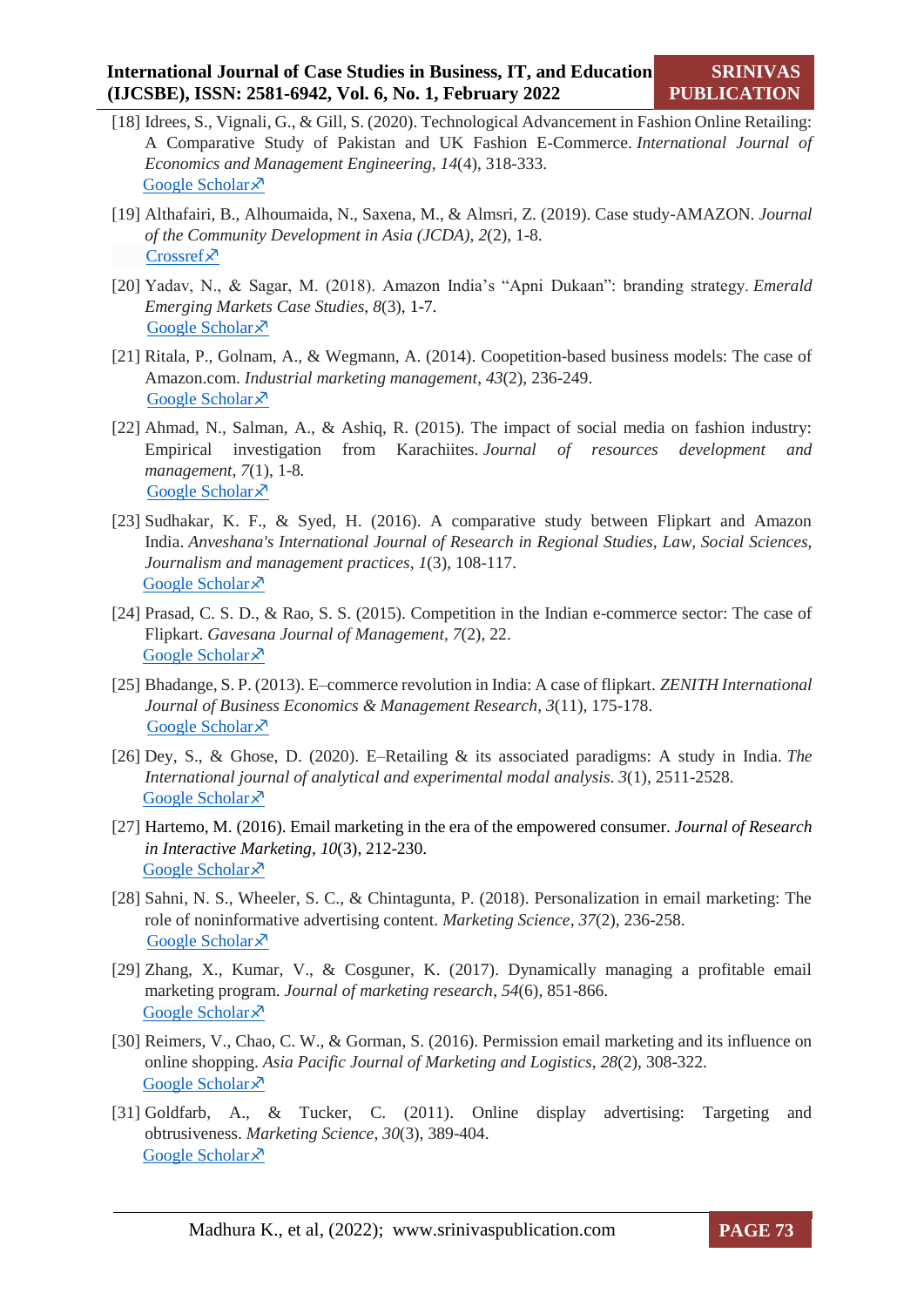- [32] Bleier, A., & Eisenbeiss, M. (2015). Personalized online advertising effectiveness: The interplay of what, when, and where. *Marketing Science*, *34*(5), 669-688. [Google Scholar](https://pubsonline.informs.org/doi/abs/10.1287/mksc.2015.0930) ×
- [33] Schwartz, E. M., Bradlow, E. T., & Fader, P. S. (2017). Customer acquisition via display advertising using multi-armed bandit experiments. *Marketing Science*, *36*(4), 500-522. [Google Scholar](https://pubsonline.informs.org/doi/10.1287/mksc.2016.1023) ×
- [34] Sen, R. (2005). Optimal search engine marketing strategy. *International Journal of Electronic Commerce*, *10*(1), 9-25. [Google Scholar](https://www.tandfonline.com/doi/abs/10.1080/10864415.2005.11043964) ×
- [35] Dou, W., Lim, K. H., Su, C., Zhou, N., & Cui, N. (2010). Brand positioning strategy using search engine marketing. *MIS Quarterly*, *34*(2), 261-279. [Google Scholar](https://www.jstor.org/stable/20721427) ×
- [36] Kritzinger, W. T., & Weideman, M. (2013). Search engine optimization and pay-per-click marketing strategies. *Journal of Organizational Computing and Electronic Commerce*, *23*(3), 273- 286. [Google Scholar](https://www.tandfonline.com/doi/abs/10.1080/10919392.2013.808124) ×
- [37] Green, D. C. (2003). Search Engine Marketing: Why it benefits us all. *Business Information Review*, *20*(4), 195-202. [Google Scholar](https://journals.sagepub.com/doi/10.1177/0266382103204005) ×
- [38] Felix, R., Rauschnabel, P. A., & Hinsch, C. (2017). Elements of strategic social media marketing: A holistic framework. *Journal of Business Research*, *100*(70), 118-126. [Google Scholar](https://www.infona.pl/resource/bwmeta1.element.elsevier-782cfad0-cf21-3a23-a37e-43659fd189ab) ×
- [39] Saravanakumar, M., & SuganthaLakshmi, T. (2012). Social media marketing. *Life science journal*, *9*(4), 4444-4451. [Google Scholar](http://www.lifesciencesite.com/lsj/life0904/670_13061life0904_4444_4451.pdf) ×
- [40] Dwivedi, Y. K., Kapoor, K. K., & Chen, H. (2015). Social media marketing and advertising. *The Marketing Review*, *15*(3), 289-309. [Google Scholar](https://www.ingentaconnect.com/content/westburn/tmr/2015/00000015/00000003/art00003) ×
- [41] Ananda, A. S., Hernández-García, Á., & Lamberti, L. (2017). SME fashion brands and social media marketing: From strategies to actions. *International Journal of Web Based Communities*, *13*(4), 468-498. [Google Scholar](http://m.growingscience.com/beta/ijds/5044-the-role-of-relational-and-informational-capabilities-in-mediating-the-effect-of-social-media-adoption-on-business-performance-in-fashion-industry.html) ×
- [42] Yasa, N., Giantari, I. G. A. K., Sukaatmadja, I., Sukawati, T., Ekawati, N., Nurcaya, I., & Astari, A. (2021). The role of relational and informational capabilities in mediating the effect of social media adoption on business performance in fashion industry. *International Journal of Data and Network Science*, *5*(4), 569-578. [Google Scholar](https://reader.elsevier.com/reader/sd/pii/S1877042814039202?token=089F6002525720ACD0D9C9EF13CB3AC704287E429E9F1C97BF9DD49DECDA84F3C6D427BD4F28E7384EAFB3858B192227&originRegion=eu-west-1&originCreation=20211219143048) ×
- [43] Tong, S., Luo, X., & Xu, B. (2020). Personalized mobile marketing strategies. *Journal of the Academy of Marketing Science*, *48*(1), 64-78. [Google Scholar](https://link.springer.com/article/10.1007%2Fs11747-019-00693-3) ×
- [44] Arnali, K., & Toker, A. (2010). Mobile marketing research: The-state-of-the-art. I*nternational journal of information management*, *30*(2), 144-151. [Google Scholar](https://www.sciencedirect.com/science/article/abs/pii/S0268401209001133?via%3Dihub) ×
- [45] Smutkupt, P., Krairit, D., & Esichaikul, V. (2010). Mobile marketing: Implications for marketing strategies. *International Journal of Mobile Marketing*, *5*(2), 126-140. **[Google Scholar](http://citeseerx.ist.psu.edu/viewdoc/download?doi=10.1.1.471.7037&rep=rep1&type=pdf)**